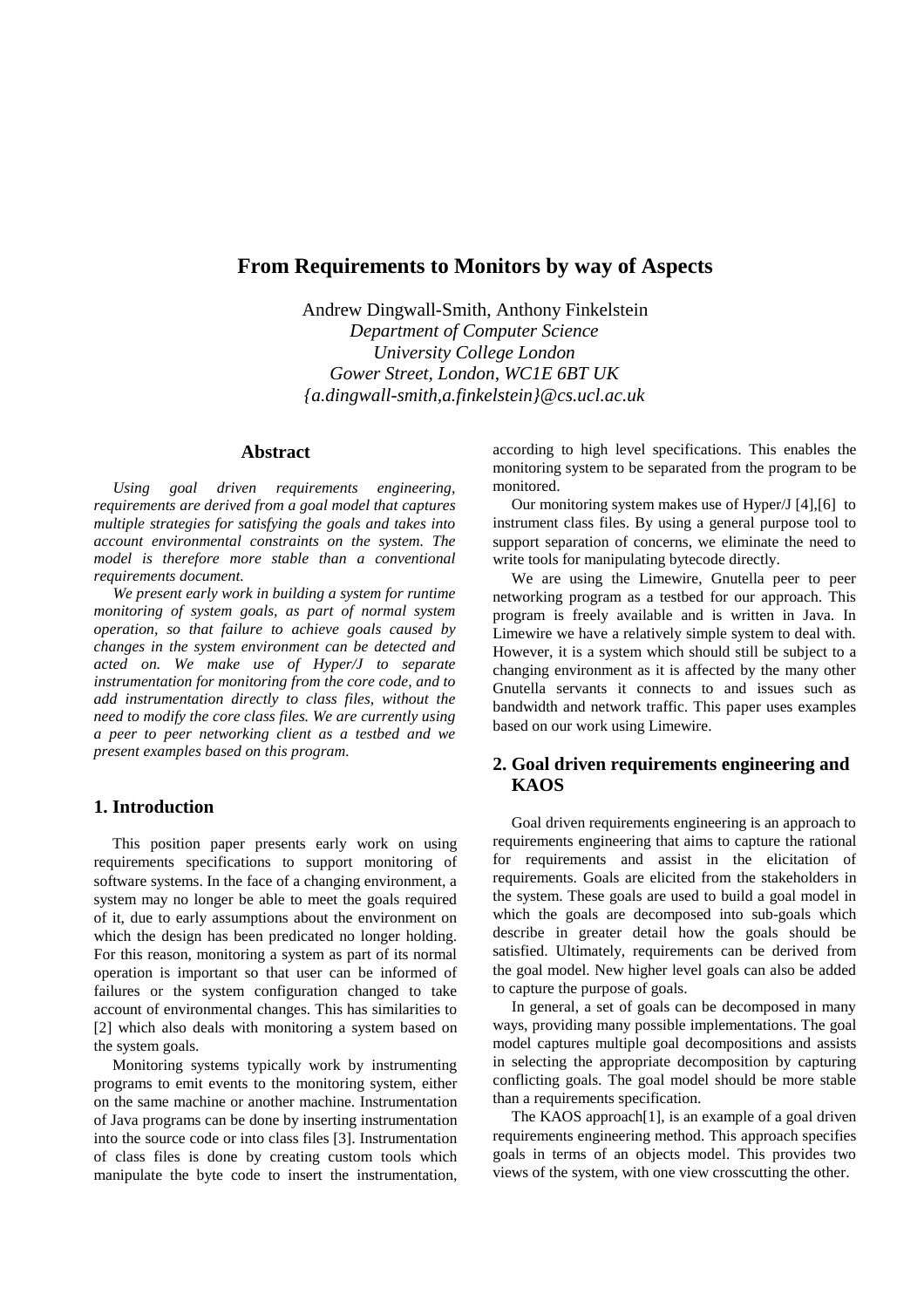

**Figure 1. Partial goal decomposition for goal HandleIncomingMessage**

KAOS allows goals to be defined using temporal logic if formal specification is desired. The temporal logic formulae refer to objects in the object model. KAOS defines several goal patterns such as Achieve, Maintain and Avoid, which correspond to a certain types of temporal logic formulae. Some common definitions are:

Achieve:  $P \Rightarrow \Diamond Q$ Maintain:  $P \Rightarrow \Box Q$ Avoid:  $P \Rightarrow \Box \neg Q$ 

These logic operators may also have time constraints on them.

Each instance of an achieve goal must eventually be satisfied by the system. The formal specification of the goal may constrain the time in which the goal instance must be achieved.

### **3. Goal decomposition for Limewire**

We have identified goals that stakeholders in the system are likely to require and constructed monitors for

these goals. A partial goal graph for the high level goal 'Handle Incoming Message' is shown in Fig. 1. This goal requires that incoming messages should be handled, in accordance with the Gnutella protocol [5]. This involves sending requests to other connected servants, sending replies back to their originators, responding to requests and so on. Sub-goals are to filter out any unwanted messages and to handle each type of message defined in the Gnutella protocol.

Both the goals 'Handle Query Reply' and 'Handle Ping Reply' have the sub-goal 'Route Reply', as these messages are routed in the same manner. This goal is defined as:

**Achieve[RouteReply]** Use the route table to route this reply to the connection from which this connection originated.

The goals 'Handle My Ping Reply' and 'Handle My Query Reply' deal with the cases where the reply is a response to a request sent out by our own servant program. The 'Route To Source' goal is further decomposed into the goals 'Routing Reply Correctly' and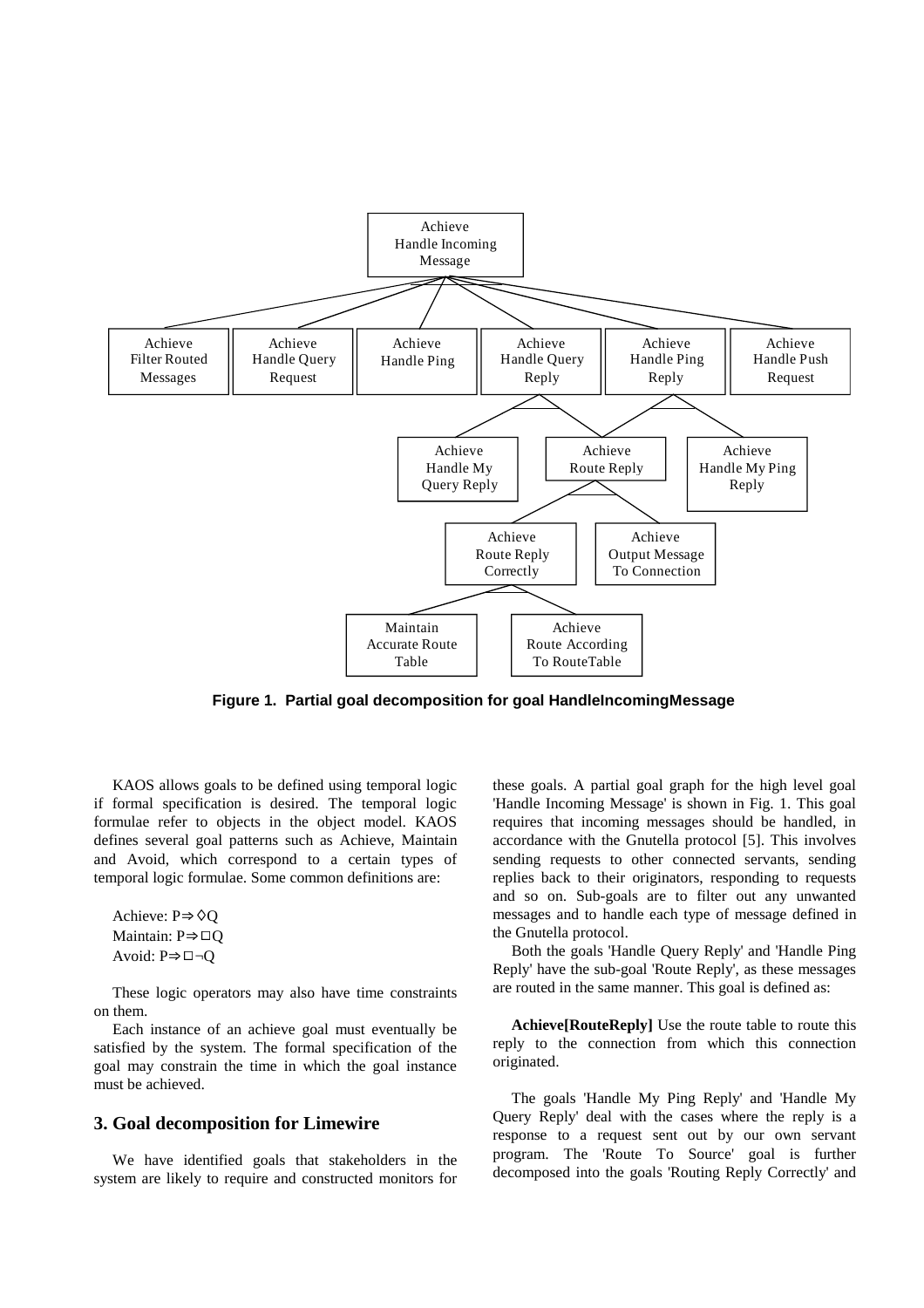

**Fig. 2. Monitoring system architecture**

'Output Message To Connection'. The first of the goals requires that the messages sent to a connection are sent to the connection held in the route table. The second goal requires that all the messages received are sent to a connection, not dropped. These goals are defined as:

**Achieve[RouteReplyCorrectly]** Messages should be sent to the correct connection, according to the route table.

**Achieve[OutputMessageToConnection]** A managed connection which is given a message should output that message to the connection.

The 'Route Reply Correctly' goal can be achieved by sending the reply to the connection in the route table, which is the goal 'Route According To Route Table', and the goal 'Accurate Route Table' which says that the entries in the route table should be correct.

### **4. Monitoring architecture**

The monitoring system architecture is shown in Fig. 2. The inputs to the system are the Limewire class files, instrumentation code, written in Java, the Hyper/J composition rules and the monitor systems class files. The instrumentation source must be compiled by a normal Java compiler as Hyper/J operates on class files. Hyper/J must then be run to integrate the instrumentation classes and the Limewire classes, according to the composition rules. To run the instrumented program, the Java runtime environment needs access to the original Limewire class files, the instrumented Limewire classes and the monitoring system classes.

The original classes are required as the composition rules tell Hyper/J to only output the classes which need to be instrumented. The instrumented Limewire classes will have the same names as the original Limewire classes so it is important that the class path is set so that the instrumented classes are searched before the original classes.

The monitoring system runs on a single machine using a multi-threaded architecture. Instrumentation is inserted into the program, using Hyper/J, which places events in a queue. At a set interval, a monitoring thread reads the events from the queue and uses the events to determine whether the monitored goal is being satisfied.

# **5. Hyper/J composition rules**

The Hyper/J composition rules, Fig. 3, introduce two dimensions of concern, in addition to the existing Object dimension, which is created automatically. In the 'Goal' dimension, each monitor belongs to the concern corresponding to the goal it is trying to monitor. In the 'Aspect' dimension, the original Limewire classes are in the 'Core' concern. Only those classes which need to be instrumented are imported into the hyperspace, using 'as in package' at lines 14 and 15 of the specification file.

In Java, a class which has no constructor defined for it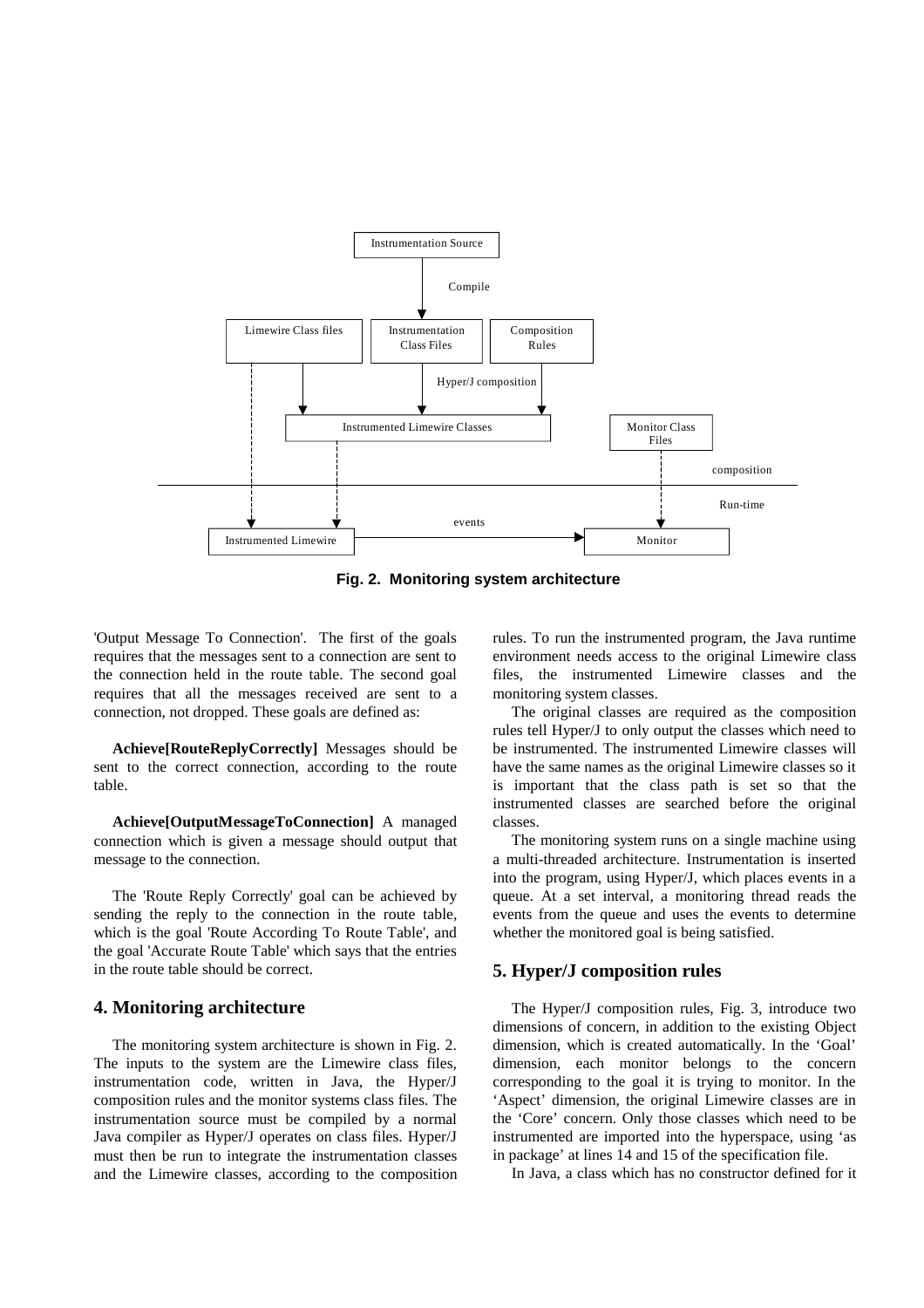```
1. -concerns
 2. package monitor.outputmessage : Goal.OutputMessage
 3. operation monitor.outputmessage.ManagedConnection.<init> : Goal.None
 4. operation monitor.outputmessage.PingReply.<init> : Goal.None
 5. operation monitor.outputmessage.QueryReply.<init> : Goal.None
 6. operation monitor.outputmessage.RouterService.<init> : Goal.None
 7.
 8. package monitor.routecorrectly : Goal.RouteCorrectly<br>9. operation monitor.routecorrectly.ManagedConnection.<
      9. operation monitor.routecorrectly.ManagedConnection.<init> : Goal.None
10. operation monitor.routecorrectly.MessageRouter.<init> : Goal.None
11. operation monitor.routecorrectly.RouterService.<init> : Goal.None
12. operation monitor.routecorrectly.RouteTable.<init> : Goal.None
13.14.14. package com.limegroup.gnutella as in package monitor.outputmessage : Aspect.Core
15. package com.limegroup.gnutella as in package monitor.routecorrectly : Aspect.Core
16.
17. -hypermodules
18. hypermodule MonitoredLimewire<br>19 hyperslices:
        hyperslices:
20. Aspect.Core,
21. Goal.OutputMessage,
22. Goal.RouteCorrectly;
23. relationships:<br>24. mergeByName;
          mergeByName;
25.
26. order action Goal.RouteCorrectly.ManagedConnection.handlePingReply
27. before action Aspect.Core.ManagedConnection.handlePingReply;
28.
29. order action Goal.RouteCorrectly.ManagedConnection.handleQueryReply
30. before action Aspect.Core.ManagedConnection.handleQueryReply;
31.
32. order action Goal.OutputMessage.ManagedConnection.handlePingReply
33. before action Aspect.Core.ManagedConnection.handlePingReply;
34.
35. order action Goal.OutputMessage.ManagedConnection.handleQueryReply<br>36. before action Aspect.Core.ManagedConnection.handleQueryReply;
          before action Aspect.Core.ManagedConnection.handleQueryReply;
37.3838. order action Goal.OutputMessage.PingReply.writePayload
39. after action Aspect.Core.PingReply.writePayload;
\frac{40}{41}.
          41. order action Goal.OutputMessage.QueryReply.writePayload
42. after action Aspect.Core.QueryReply.writePayload;
43.
44. order action Goal.RouteCorrectly.MessageRouter.handlePingReply
45. before action Aspect.Core.MessageRouter.handlePingReply;
46.
47. order action Goal.RouteCorrectly.MessageRouter.handleQueryReply<br>48. before action Aspect.Core.MessageRouter.handleQueryReply;
          48. before action Aspect.Core.MessageRouter.handleQueryReply;
49.
```
50. end hypermodule;

#### **Fig. 3. Hyper/J composition rules**

has a default constructor generated by the compiler. This can cause problems with Hyper/J, as classes without constructors are often not intended as stand alone classes. The default constructors generated for the goal monitor classes need to be explicitly assigned to the Goal.None concern so that they are excluded from the composition.

The relationships section specifies the merge by name composition strategy, meaning that classes with the same name are merged together by merging fields and methods with the same name. The order relationships specify the relative order of method bodies in the merged methods, in

the cases where the order is important.

The goals which are being monitored can be changed by simply adding or removing those concerns to the composition and then running Hyper/J again.

The classes into which the instrumentation has to be composed are obtained from the goal specifications. The goals are defined in terms of a domain-level object model. The domain-level objects then have to be related to the implementation object model. At present, we only do this informally, using the natural language definition of a goal and the objects that are referred to in this definition. Using